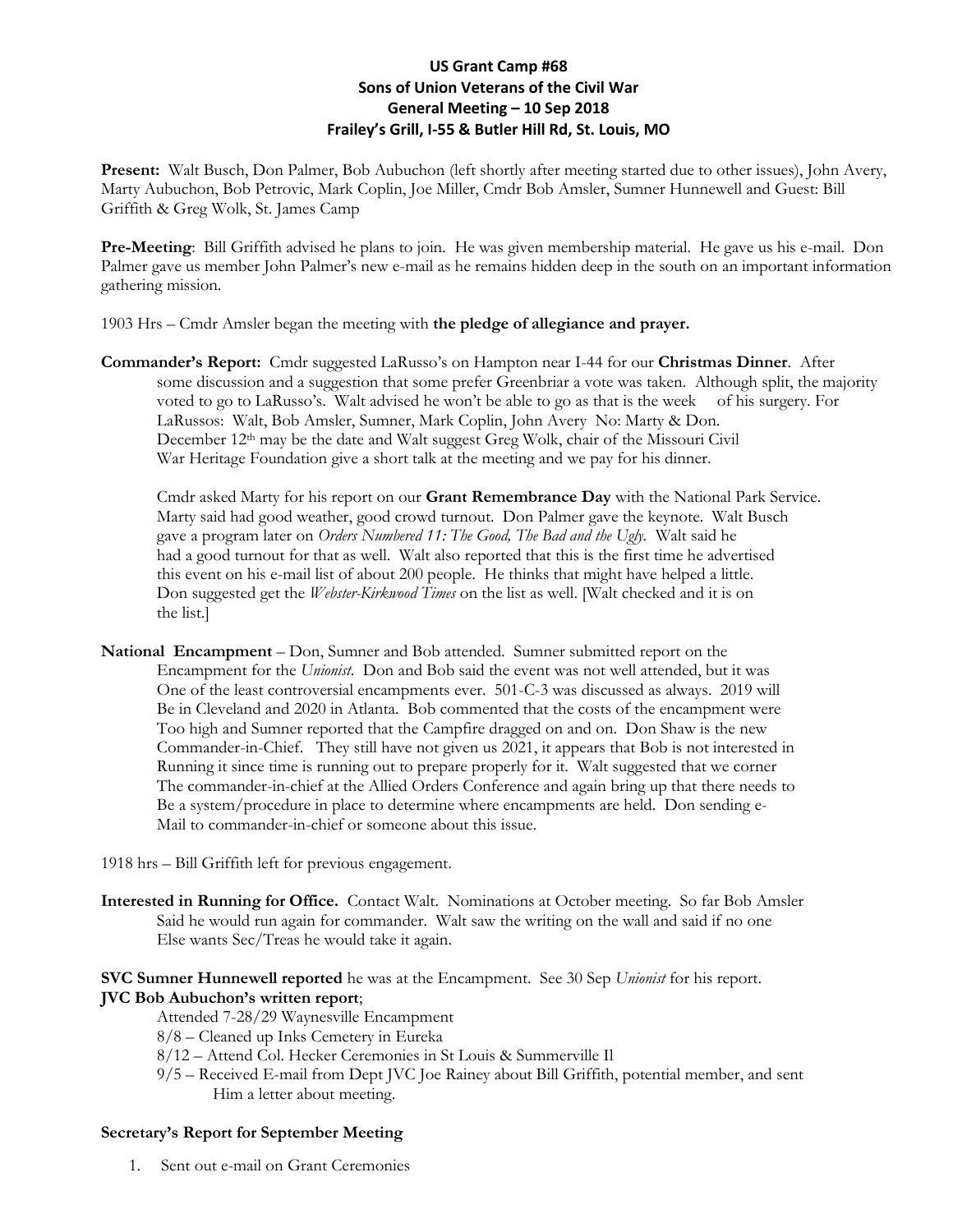- 2. Sent out e-mail on Col Frederich Hecker Ceremonies with the German Community here on August 12, starting at 10am at Benton Park.
- 3. Check out my books on Kindle also am bring my new one "Lincoln's Brat: The Controversial General Thomas Ewing" to the meeting. \$20 if you want one.
- 4. Website is up to date

## **Website Report**

| Traffic          | US GRANT CAMP |               |           | Uniques | <b>Visits</b> |           | Uniques | <b>Visits</b> |
|------------------|---------------|---------------|-----------|---------|---------------|-----------|---------|---------------|
| Date Pulled      | $9-Sep-18$    |               | 8/18/2018 | 19      | 38            | 9/5/2018  | 16      | 20            |
| Report Range     | $11-Aug-18$   | $9-Sep-18$    | 8/19/2018 | 19      | 36            | 9/6/2018  | 25      | 37            |
| Grouping         | day           |               | 8/20/2018 | 13      | 17            | 9/7/2018  | 20      | 61            |
|                  |               |               | 8/21/2018 | 7       | 30            | 9/8/2018  | 22      | 30            |
| <b>Key Stats</b> |               |               | 8/22/2018 | 14      | 20            | 9/9/2018  | 20      | 44            |
|                  | Count         | Trend         | 8/23/2018 | 17      | 21            | 9/10/2018 | 7       | 33            |
| Unique Visits    | 556           | 3             | 8/24/2018 | 6       | 9             |           |         |               |
| Page Views       | 1123          | 3             | 8/25/2018 | 27      | 58            |           |         |               |
| Avg Pages        | 2.0198        | $\theta$      | 8/26/2018 | 13      | 18            |           |         |               |
|                  |               |               | 8/27/2018 | 26      | 62            |           |         |               |
| Comparisons      |               |               | 8/28/2018 | 21      | 35            |           |         |               |
|                  | Uniques       | <b>Visits</b> | 8/29/2018 | 16      | 21            |           |         |               |
| 8/12/2018        | 16            | 24            | 8/30/2018 | 24      | 48            |           |         |               |
| 8/13/2018        | 23            | 31            | 8/31/2018 | 20      | 66            |           |         |               |
| 8/14/2018        | 29            | 62            | 9/1/2018  | 21      | 26            |           |         |               |
| 8/15/2018        | 27            | 66            | 9/2/2018  | 22      | 38            |           |         |               |
| 8/16/2018        | 14            | 55            | 9/3/2018  | 21      | 43            |           |         |               |
| 8/17/2018        | 11            | 18            | 9/4/2018  | 20      | 56            |           |         |               |

## **TREASURER REPORT**

## BALANCES WITH AUGUST 31, 2018 STATEMENT, NO OUTSTANDING CHECKS

| Date of Action Type | Memo | $\text{S} \text{IN}$ $\text{S} \text{Out}$ |  |
|---------------------|------|--------------------------------------------|--|
| <b>BANK</b>         |      |                                            |  |

| ACTION       |            |                                         |       |          |        |
|--------------|------------|-----------------------------------------|-------|----------|--------|
| 30 June 2018 | <b>INT</b> | Interest                                | በ በ7  |          |        |
| 10 July 2018 | Cash       | Donation for Bugle from Bob<br>Aubuchon | 50.00 |          |        |
| 10 July 2018 | Cash       | Raffle of Book for Equipment Fund       | 6.00  |          |        |
| 10 July 2018 | DEP        | Deposit                                 |       |          | 79.00  |
| 21 July 2018 | 247        | Void                                    |       |          |        |
| 21 July 2018 | 248        | Cher Petrovic 505937 for Grant Day      |       | $-30.00$ | -30.00 |
| 31 July 2018 | Int        | Interest                                | በ በ7  |          |        |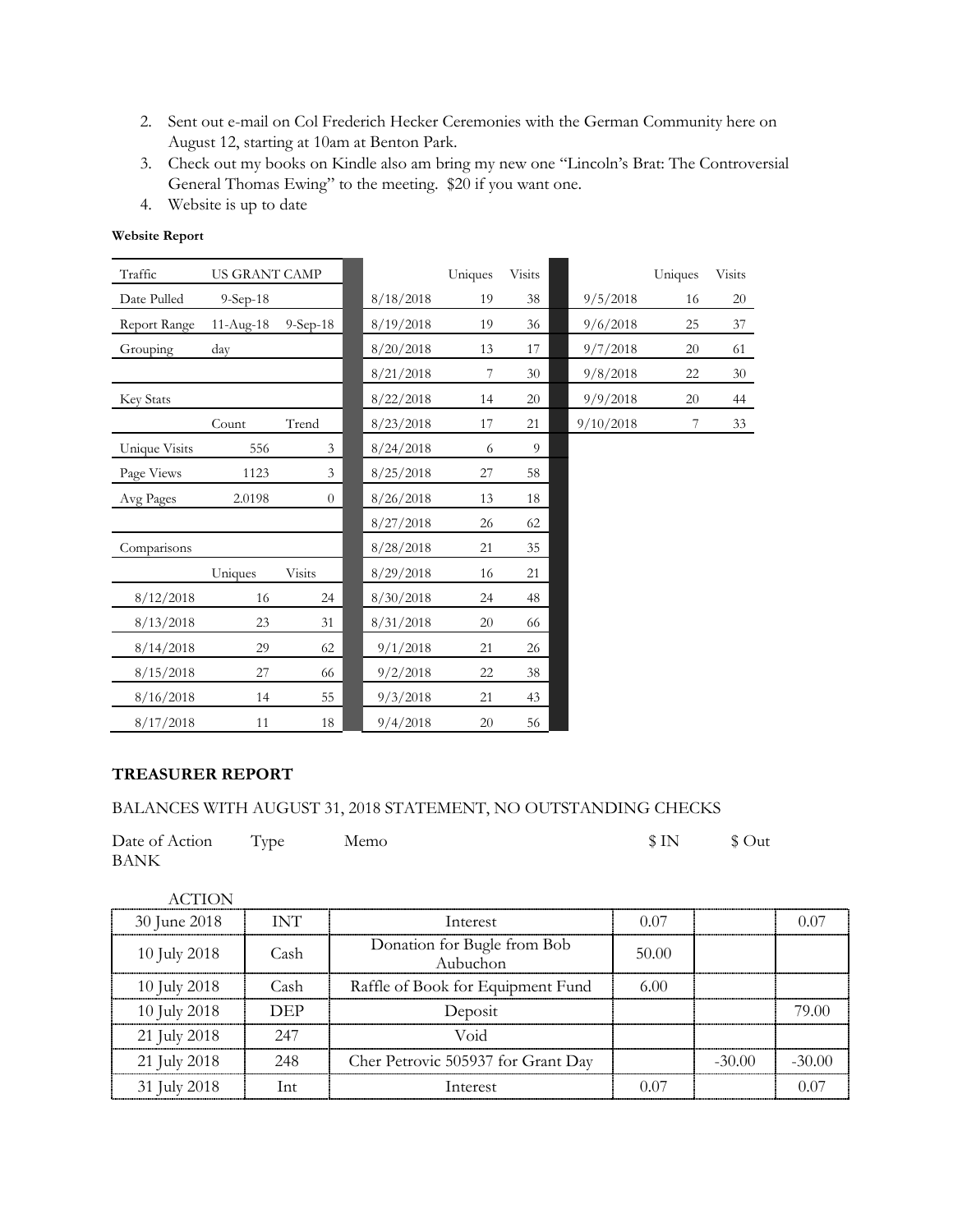| 01 August 2018                                     | 249                      | Arch Engraving 204298 for \$15.20<br>204591 for 23.34 204894 for \$91.20. |           | $-129.74$ | $-129.74$ |
|----------------------------------------------------|--------------------------|---------------------------------------------------------------------------|-----------|-----------|-----------|
| 07 August 2018                                     | Electroni<br>$\mathbf c$ | Deluxe Check Checks Printed                                               |           | $-17.90$  | $-17.90$  |
| 17 August 2018                                     | 121                      | Arch Engraving Invoice 205248                                             | $-15.20$  |           | $-15.20$  |
| 17 August 2018                                     | 2660                     | James Crane Badges                                                        | 15.00     |           |           |
| 17 August 2018                                     | 1024                     | Kinsman Camp SUVCW Badges                                                 | 156.00    |           |           |
| 17 August 2018                                     | 1855                     | Shane Milburn - Nametag                                                   | 15.00     |           |           |
| 17 August 2018                                     | 1422                     | Lincoln Cushing Camp Nametags                                             | 15.00     |           |           |
| 17 August 2018                                     | 8247                     | Alan Petit chack for nametag                                              | 11.00     |           |           |
| 17 August 2018                                     | <b>DEP</b>               | Deposit                                                                   |           |           | 212.00    |
| 31 August 2018                                     | <b>INT</b>               | Interest                                                                  | 0.06      |           | $0.06\,$  |
|                                                    |                          | <b>TOTALS</b>                                                             | 19,038.62 | 17,335.31 | 1,549.32  |
| Committed<br>Funds                                 |                          |                                                                           |           |           |           |
| <b>Sherman Flag</b><br>Fund                        |                          | 0.00                                                                      |           |           |           |
| Equipment<br>Fund                                  |                          | 6.00                                                                      |           |           |           |
| <b>SVR Fund</b>                                    |                          | \$58.51                                                                   |           |           |           |
| <b>TOTAL</b>                                       |                          | \$64.51                                                                   |           |           |           |
| <b>TOTAL</b>                                       |                          |                                                                           |           |           |           |
| <b>MONEYS</b><br>Total Checking                    |                          | \$1,549.32                                                                |           |           |           |
| <b>Undeposited Funds</b>                           |                          |                                                                           |           |           |           |
| Total                                              |                          | \$1,549.32                                                                |           |           |           |
|                                                    |                          |                                                                           |           |           |           |
| <b>Committed Funds</b><br><b>Uncommitted Funds</b> |                          | \$64.51<br>\$1,484.81                                                     |           |           |           |

- **Sec/Treasurer's Report:** Motion to approve this and minutes with treasurer's report subject to audit by Bob Petrovic, 2nd by Marty Aubuchon. Passes
- **Our donate to the camp** for a taste of food brought to the meeting raised \$30. [Walt \$10, Bob Amsler \$10, Marty Aubuchon \$5 and Greg Wolk \$5]. Money to go into Sherman Flag maintenance fund
- **Discussion about Boy Scouts allowing girls in**. After some discussion. Cmdr Amsler is going to write a Letter to the CinC about how we are to deal with female courts of honor.

2005 hrs – John Avery leaves

Don Palmer reports that **QM Wheeler is stepping down** and that Jim Lyons of Illinois is being considered As his replacement.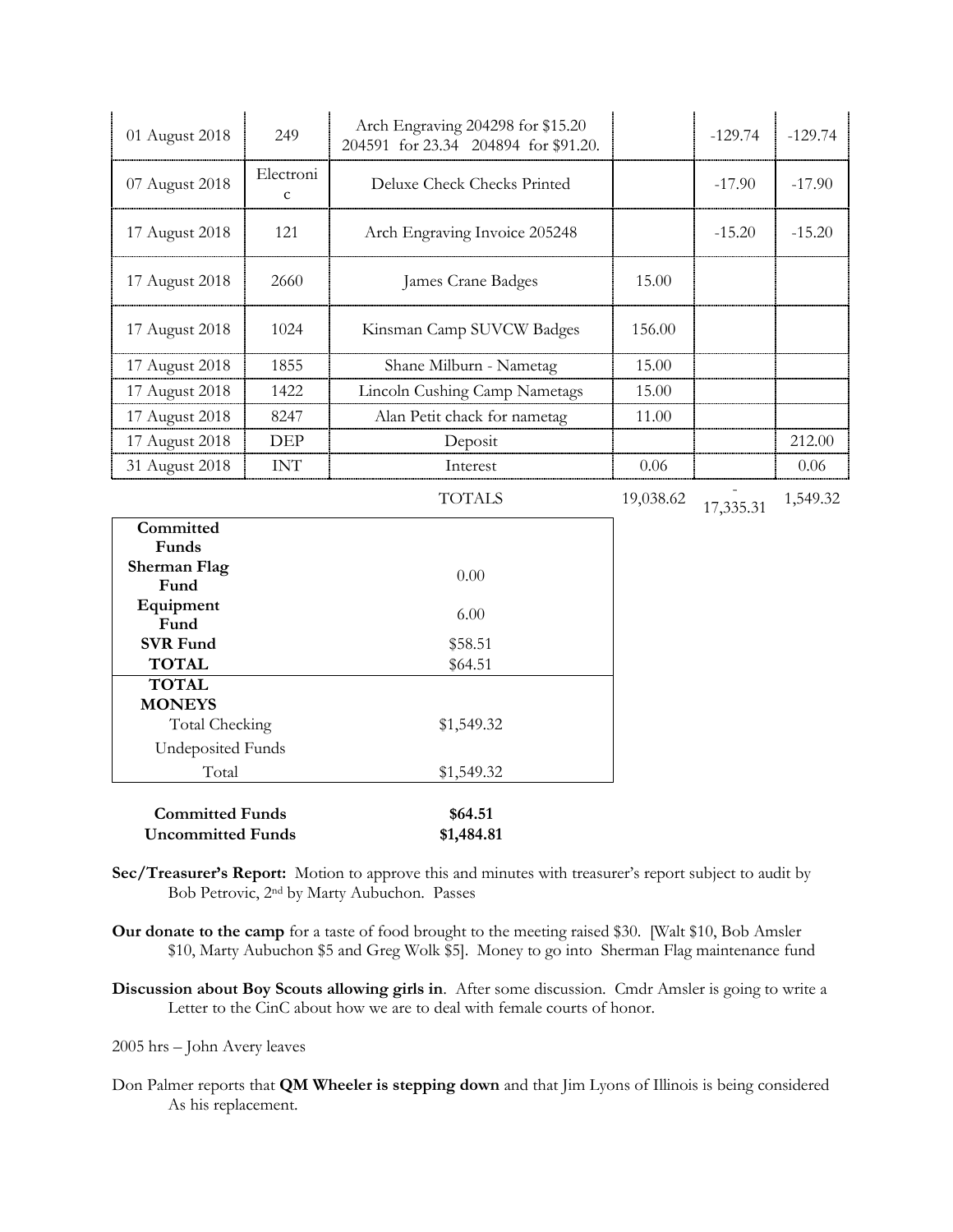**JROTC** – Air Force discontinuing allowing medal to be worn.

Sumner – showed picture of the **Sterling Silver 1890 GAR Canteen** he saw in Boston

**Grant Trail -** Greg Wolk reported that the Grant Trail is starting a Springfield, IL to Quincy, IL route. He is to send link to Walt who will put it on our website. Usgranttrail.org

**Grant Symposium –** 26 Oct, Mexico, MO usgranttrail.org/symposium . Walt to post info on our website.

Greg Wolk reported that the stone has not yet arrived for his **Gr-Gr-Grandfather Francis Xavier Hildebrand, Private 21 IL Inf, at St Monica's Cemetery**. John Avery will probably be MC.

- **Grant Camp Seal** Bob Petrovic gave a sample to Cmdr. Amsler, to check with Jim Pahl if the design is ok.
- **Sherman Flag Light** to get bid to put light on flag. Tabled for one month on motion by Sumner and Second by Marty. Passes.
- **Sumner reports** that there will be a ceremony for James Ogle at Napaville, Hwy Z&A Hillsboro, MO. Sunday 30 Sep.

#### **Trivia –**

- 1. Which young officer, a veteran of Shiloh, Chickamauga, Chattanooga, and Sherman's March, later wrote The Devil's Dictionary.
- 2. How did he (answer 1) define "diplomacy."
- 3. What is the name of the young soldier at the center of Stephen Crane's *Red Badge of Courage*
- 4. Where is the real TARA, on which the plantation in *Gone with the Wind* is based?
- 5. What Southern spy was known in France as "La Belle Rebelle?"
- 6. Who was left behind when Jefferson Davis and his cabinet evacuated Richmond in April 1865?
- 7. What was the most widely prescribed and damaging drug?
- 8. Who did the Democrats nominate for president in 1864? How did he do?
- 9. What affliction did Jefferson Davis have?
- 10. How did Congressman Preston S Brooks of South Carolina respond to a denunciation of proslavery settlers by Massachusetts Senator Charles Sumner in 1856?
- 11. Who held a séance in the White House during the Civil War? Who was that person trying to contact.

**Fun Fact** – I had no faith in the sabre as a weapon. I only made the men draw their sabres to prevent them from wasting their fire before they got to closer quarters. John S. Mosby.

2050 hrs – Commander Amsler **closes** meeting with Prayer.

# SECRETARY REPORT FOR OCT 2018 MEETING

- 1. 9-13 Email from John Avery reporting we have permission to put a light on the pole at Sherman's Grave.
- 2. I sold 7 of my books at the last meeting and have donated \$35 to the camp for the equipment fund.
- 3. November  $3 11$  am at the Civil War Museum at  $[B we$  are to work table with DUV. I plan on being there.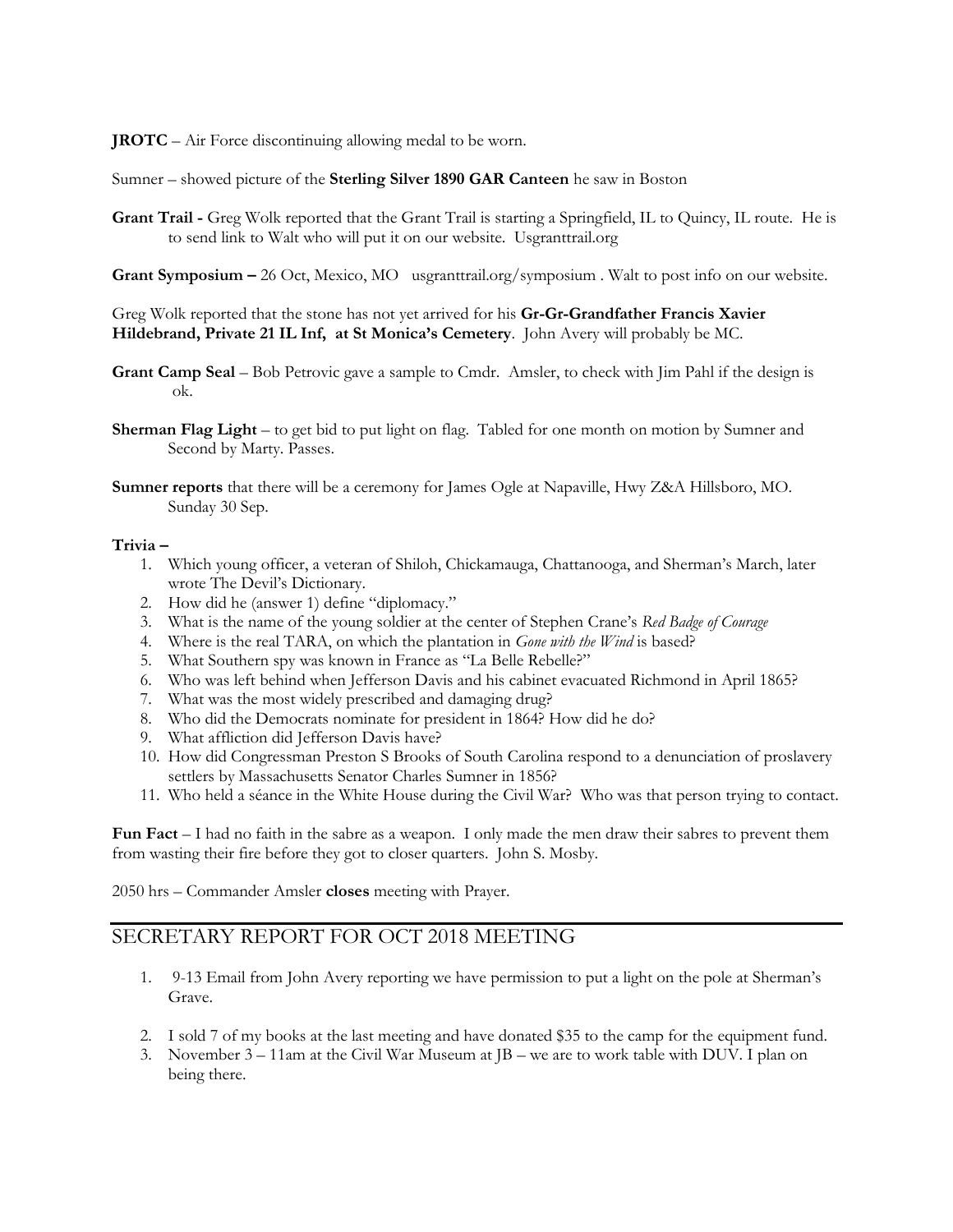- 4. Bill Griffith sent in his dues. I am not planning to turn these in until near January so he doesn't have to pay now and turn around and pay again.
- 5. I am taking membership dues NOW. Unless we vote at next meeting to change them, dues are \$35 with additional \$3 [\$5 for officers] to SVR fund if you are a member of that.
- 6. Website has been updated as needed.

### WEBSITE

1,164 pages views in same period. 199 page views in same week 1.9 average pages per unique visit.

595 unique visits in last 30 days as of 9/26 week ending 9/26 we had 129 unique visitors that week

## **Treasurer Report for the October Meeting**

| <b>DATE</b> |      | Description                                                                       | ΙN    | OUT | BANK ACT | <b>STATEMENT</b> |
|-------------|------|-----------------------------------------------------------------------------------|-------|-----|----------|------------------|
| 8/31/2018   | INT  | Interest                                                                          | 0.06  |     | 0.06     | 8/31/2018        |
| 9/10/2018   | Cash | <b>Shot Drink Donations</b><br>to Flag Fund                                       | 30.00 |     |          |                  |
| 9/10/2018   | 2955 | Walt Busch - Donation<br><b>Equip Fund for Selling</b><br><b>Books to Members</b> | 35.00 |     |          |                  |
| 9/20/2018   | 7671 | <b>Bill Griffith</b><br>Membership and<br>initiation dues                         | 45.00 |     |          |                  |
| 9/26/2018   | Dep  | Deposit                                                                           |       |     | 110.00   |                  |
|             |      |                                                                                   |       |     |          |                  |

TOTALS 19,038.62

17,335.31 1,659.32

| <b>Committed Funds</b>   |          | <b>Committed Funds</b>   | \$129.51   |  |
|--------------------------|----------|--------------------------|------------|--|
| <b>Sherman Flag Fund</b> | 30.00    |                          |            |  |
| <b>Equipment Fund</b>    | 41.00    | <b>Uncommitted Funds</b> | \$1,529.81 |  |
| <b>SVR Fund</b>          | \$58.51  |                          |            |  |
| <b>TOTAL</b>             | \$129.51 | <b>Total in Checking</b> | \$1,659.32 |  |
|                          |          | <b>Undeposited Funds</b> |            |  |
|                          |          | <b>Total</b>             | \$1,659.32 |  |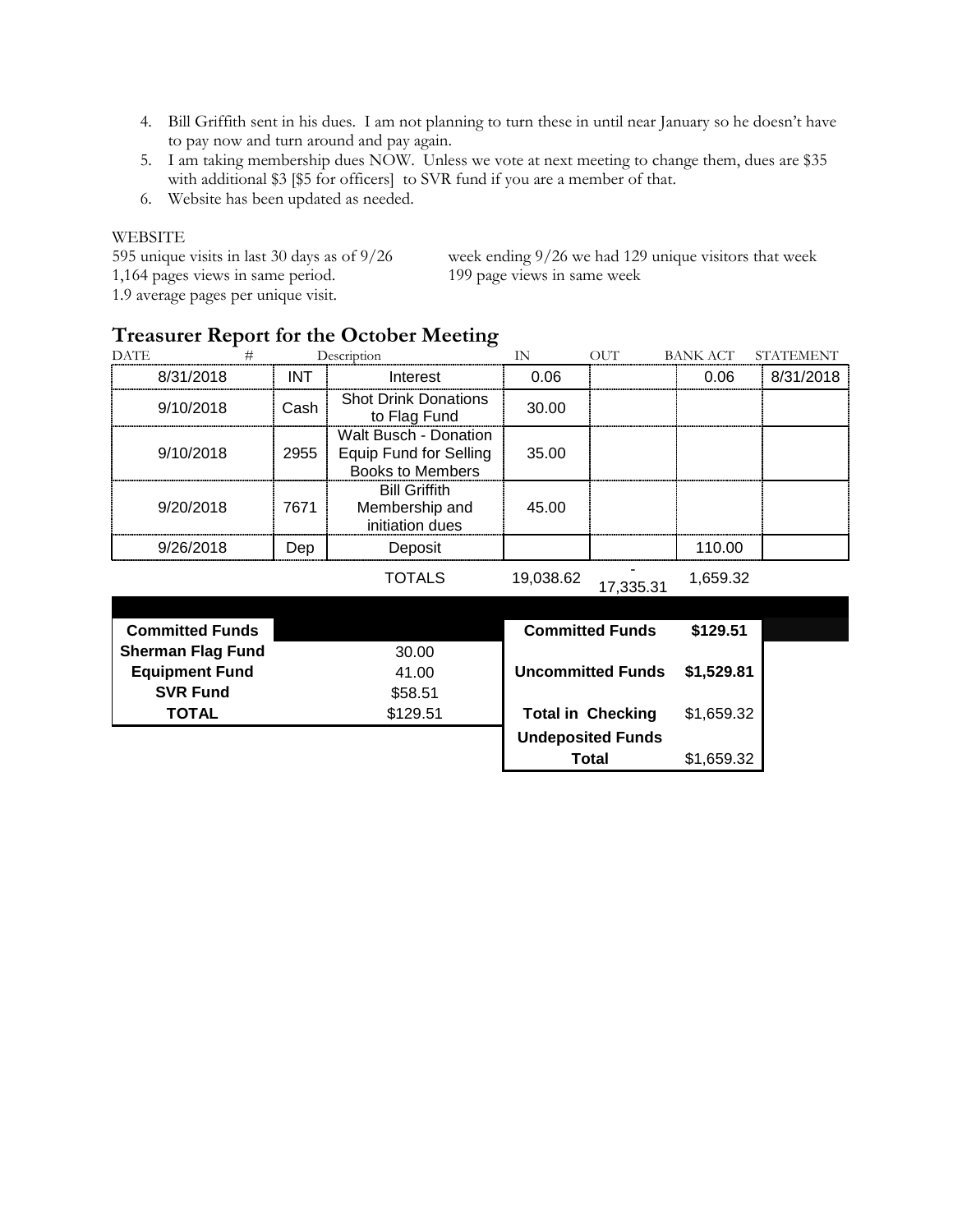# AGENDA FOR OCTOBER MEETING

PRESENT:

| Prayer-<br>Pledge-                          |                 |                       |
|---------------------------------------------|-----------------|-----------------------|
| Minutes of Last Meeting Motion__________    | 2 <sup>nd</sup> | Passes $Y/N$ - $\_\_$ |
| Secretary Report                            |                 |                       |
| Treasurer Report                            | 2 <sup>nd</sup> | Pass Y/N__Auditable   |
| Commander's Report:                         |                 |                       |
|                                             |                 |                       |
|                                             |                 |                       |
|                                             |                 |                       |
|                                             |                 |                       |
|                                             |                 |                       |
| SVC Report:                                 |                 |                       |
|                                             |                 |                       |
|                                             |                 |                       |
| JVC Report:                                 |                 |                       |
|                                             |                 |                       |
|                                             |                 |                       |
| State, National or Central Region Business: |                 |                       |
|                                             |                 |                       |
|                                             |                 |                       |
|                                             |                 |                       |